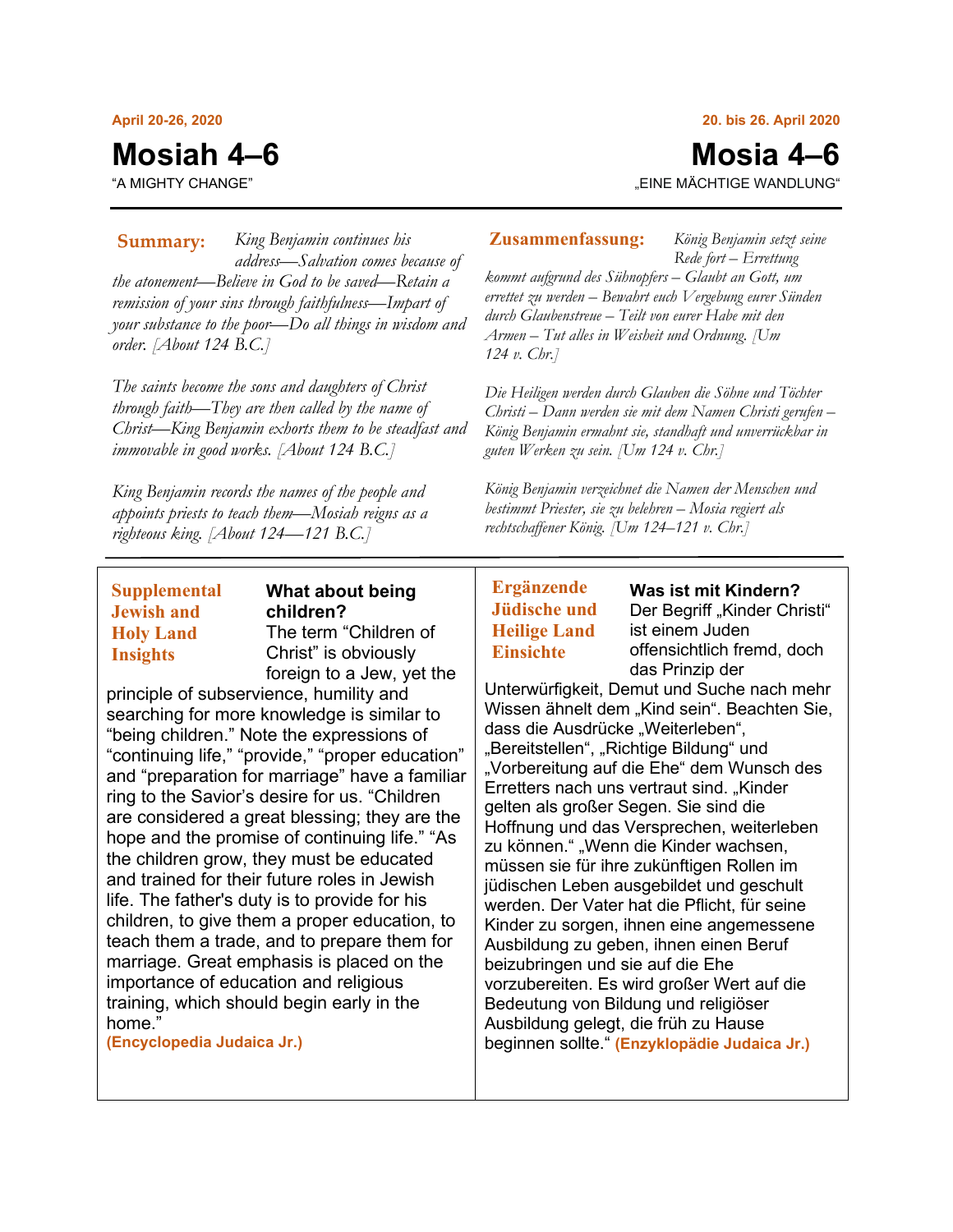# **What reason could the word beggar–not be in the Hebrew language?**

As children are dependent, King Benjamin's question is not about "begging" particularly, but about a dependency on God. "Are we not all beggars . . . Do we not all depend upon the same Being, even God, for all the substance which we have, for both food and raiment, and for gold, and for silver, and for all the riches which we have of every kind?" **(Mosiah 4:19)** "Although the Bible is concerned with the poor and the needy, there is hardly a reference to begging or to beggars, and there is, in fact, no biblical Hebrew word for it. The needs of the poor were provided by various laws of charity. Possible references are contained in the assurances that whereas the children of the righteous will not have to 'seek bread,' the children of the wicked man will, after his untimely death, be vagabonds "and seek their bread out of desolate places" **(Psalms 37:25; 109:10)**." "Everybody is obliged to give charity; even one who himself is dependent on charity should give to those less fortunate than himself." **(Encyclopedia Judaica Jr.)** "For the poor shall never cease out of the land; therefore I command thee saying, Thou shalt open thy hand wide to thy brother, to thy poor, and to thy needy in thy land." **(Deuteronomy 15:11)**

# **How is giving, really receiving?**

In this sense, it is beautiful to consider that the principle of receiving from the Lord is reflected in what we give others. The giving can be a simple hand of friendship. The term "hand" is used often in the scriptures and the term "right hand" has symbolic meanings. Among the Bedouin, it is improper to eat with the left hand. The right hand is always extended in greeting, the left hand extended as a greeting can be offensive. Among the Arabs and the Jews, a popular amulet or "good luck charm" is a right hand with an allseeing eye in the palm of the hand. The word for arm and hand in ancient Hebrew is the same. "Of course *tefillin* and *mezuzot* are not

**Welchen Grund könnte das Wort Bettler haben - nicht in der hebräischen Sprache?** Da Kinder abhängig sind, geht es bei König Benjamins Frage nicht besonders um "Betteln", sondern um eine Abhängigkeit von Gott. "Denn siehe, sind wir nicht alle Bettler? Sind wir nicht, was all unsere Habe betrifft, sowohl Nahrung wie Kleidung und Gold und Silber und all unsere mannigfachen Reichtümer, alle auf dasselbe Wesen angewiesen, nämlich Gott?" **(Mosia 4:19)** "Obwohl sich die Bibel mit den Armen und Bedürftigen befasst, gibt es kaum einen Hinweis auf Betteln oder Bettler, und es gibt tatsächlich kein biblisches hebräisches Wort dafür. Die Bedürfnisse der Armen wurden durch verschiedene Gesetze der Nächstenliebe gedeckt. Mögliche Hinweise sind in den Zusicherungen enthalten, dass die Kinder des Gerechten, während die Kinder des Gerechten kein Brot suchen müssen, nach seinem frühen Tod Vagabunden sein werden, "und ihr Brot aus öden Orten suchen" **(Psalmen 37:25; 109: 10)**. "Jeder ist verpflichtet, Wohltätigkeit zu leisten; Selbst jemand, der selbst auf Nächstenliebe angewiesen ist, sollte denen geben, die weniger Glück haben als er." **(Enzyklopädie Judaica Jr.) "Die Armen** werden niemals ganz aus deinem Land verschwinden. Darum mache ich dir zur Pflicht: Du sollst deinem notleidenden und armen Bruder, der in deinem Land lebt, deine Hand öffnen." **(Deuteronium 15:11)**

**Wie ist Geben, wirklich Empfangen?** In diesem Sinne ist es schön zu bedenken, dass sich das Prinzip des Empfangens vom Herrn in dem widerspiegelt, was wir anderen geben. Das Geben kann eine einfache Hand der Freundschaft sein. Der Begriff "Hand" wird in den heiligen Schriften häufig verwendet und der Begriff "rechte Hand" hat symbolische Bedeutungen. Bei den Beduinen ist es unangebracht, mit der linken Hand zu essen. Die rechte Hand wird bei der Begrüßung immer ausgestreckt, die linke Hand bei der Begrüßung kann beleidigend sein. Unter den Arabern und Juden ist ein beliebtes Amulett oder "Glücksbringer" eine rechte Hand mit einem allsehenden Auge in der Handfläche.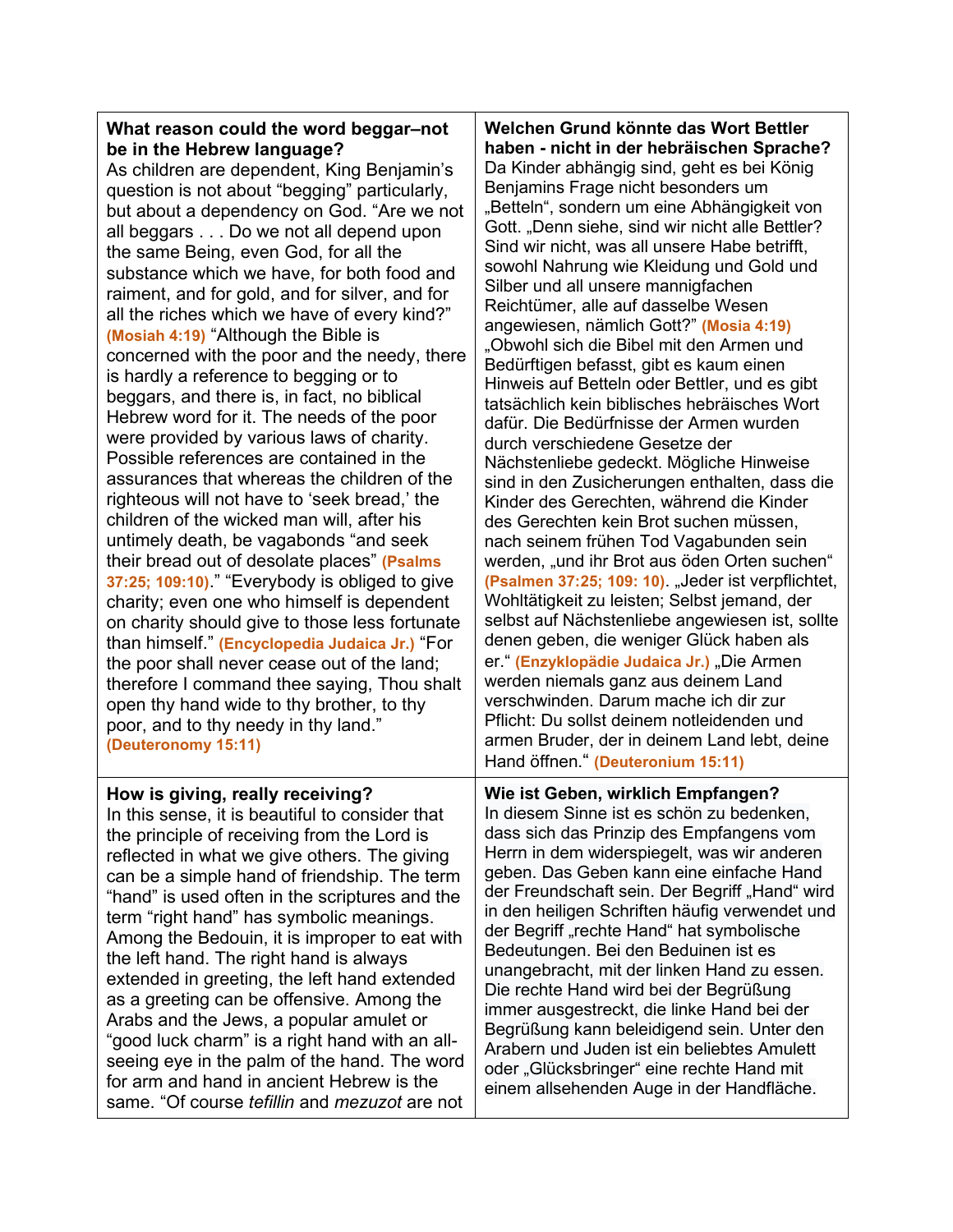| amulets. Their use is a commandment by<br>God "as a sign on your hand and on the<br>doorpost of your house" (Deuteronomy 6:8-9).<br>"They are reminders to the Jew of his duty to<br>bear witness to one God. Phylacteries, the<br>common translation for <i>tefillin</i> , comes from a<br>Greek word meaning protection against<br>danger or disease, and is therefore<br>incorrect." (Encyclopedia Judaica Jr.)                                                                                                                                                                                                                                                                                                                                                                                                                                                                                                                                                             | Das Wort für Arm und Hand im alten<br>Hebräisch ist dasselbe. "Natürlich sind Tefillin<br>und Mesusot keine Amulette. Ihr Gebrauch ist<br>ein Gebot Gottes "Du sollst sie als Zeichen um<br>das Handgelenk binden sie auf die<br>Türpfosten deines Hauses und in deine<br>Stadttore schreiben." (Deuteronium 6:8-9) "Sie<br>erinnern den Juden an seine Pflicht, von<br>einem Gott Zeugnis zu geben.<br>Phylacteries, die gebräuchliche<br>Übersetzung für Tefillin, stammt aus dem<br>Griechischen und bedeutet Schutz vor<br>Gefahr oder Krankheit und ist daher<br>falsch " (Enzyklopädie Judaica Jr.)                                                                                                                                                                                                                                                                                                                                                                                                                                          |
|--------------------------------------------------------------------------------------------------------------------------------------------------------------------------------------------------------------------------------------------------------------------------------------------------------------------------------------------------------------------------------------------------------------------------------------------------------------------------------------------------------------------------------------------------------------------------------------------------------------------------------------------------------------------------------------------------------------------------------------------------------------------------------------------------------------------------------------------------------------------------------------------------------------------------------------------------------------------------------|----------------------------------------------------------------------------------------------------------------------------------------------------------------------------------------------------------------------------------------------------------------------------------------------------------------------------------------------------------------------------------------------------------------------------------------------------------------------------------------------------------------------------------------------------------------------------------------------------------------------------------------------------------------------------------------------------------------------------------------------------------------------------------------------------------------------------------------------------------------------------------------------------------------------------------------------------------------------------------------------------------------------------------------------------|
| How can I point things out to others?<br>When the Torah scroll is read in the<br>Synagogue, a pointer molded in the shape of<br>a miniature hand (yad) is used to follow the<br>words. It is as if the "finger of God" is pointing<br>the way. Unfortunately, these descriptions of<br>God's hand or finger are not taken literally<br>among most Jews. "The same is true with<br>regard to descriptions of God which are<br>found in the Bible and in other sources. We<br>talk, for instance, of 'the hand of God'<br>although God does not have a hand; we also<br>use descriptions such as 'God is angry,'<br>although the word 'angry' as it is used with<br>regard to human beings cannot possibly<br>have any meaning with regard to God. The<br>reason for this use of language is that human<br>beings think about God and want to talk and<br>write about Him and can only use words out<br>of the framework of their own experience."<br>(Encyclopedia Judaica Jr.) | Wie kann ich andere mit meinem Finger<br>darauf hinweisen?<br>Wenn die Thora-Schriftrolle in der Synagoge<br>gelesen wird, wird ein Zeiger in Form einer<br>Miniaturhand (yad) verwendet, um den<br>Wörtern zu folgen. Es ist, als ob der "Finger<br>Gottes" den Weg weist. Leider werden diese<br>Beschreibungen von Gottes Hand oder Finger<br>bei den meisten Juden nicht wörtlich<br>genommen. "Gleiches gilt für Beschreibungen<br>Gottes, die in der Bibel und in anderen<br>Quellen zu finden sind. Wir sprechen zum<br>Beispiel von "der Hand Gottes", obwohl Gott<br>keine Hand hat. Wir verwenden auch<br>Beschreibungen wie "Gott ist wütend", obwohl<br>das Wort "wütend", wie es in Bezug auf<br>Menschen verwendet wird, möglicherweise<br>keine Bedeutung in Bezug auf Gott haben<br>kann. Der Grund für diesen Sprachgebrauch<br>ist, dass Menschen über Gott nachdenken und<br>über ihn sprechen und schreiben wollen und<br>nur Worte aus dem Rahmen ihrer eigenen<br>Erfahrung verwenden können." (Enzyklopädie<br>Judaica Jr.) |
| How is washing my hands, Biblical?<br>In mortality, the hands are to be clean, both<br>in personal hygiene and in rituals. "The<br>rabbis made it mandatory to perform a<br>ceremonial washing of the hands, on certain<br>occasions. This washing is strictly ritual in<br>nature and should not be confused with<br>washing for the sake of cleanliness. This is<br>evident from the fact that the hands must be<br>clean before the ceremony is performed."                                                                                                                                                                                                                                                                                                                                                                                                                                                                                                                 | Wie ist es, meine Hände zu waschen,<br>biblisch?<br>Bei der Sterblichkeit müssen die Hände<br>sauber sein, sowohl bei der persönlichen<br>Hygiene als auch bei Ritualen. "Die Rabbiner<br>haben es bei bestimmten Gelegenheiten zur<br>Pflicht gemacht, die Hände zeremoniell zu<br>waschen. Dieses Waschen ist rein ritueller<br>Natur und sollte aus Gründen der Sauberkeit<br>nicht mit dem Waschen verwechselt werden.                                                                                                                                                                                                                                                                                                                                                                                                                                                                                                                                                                                                                         |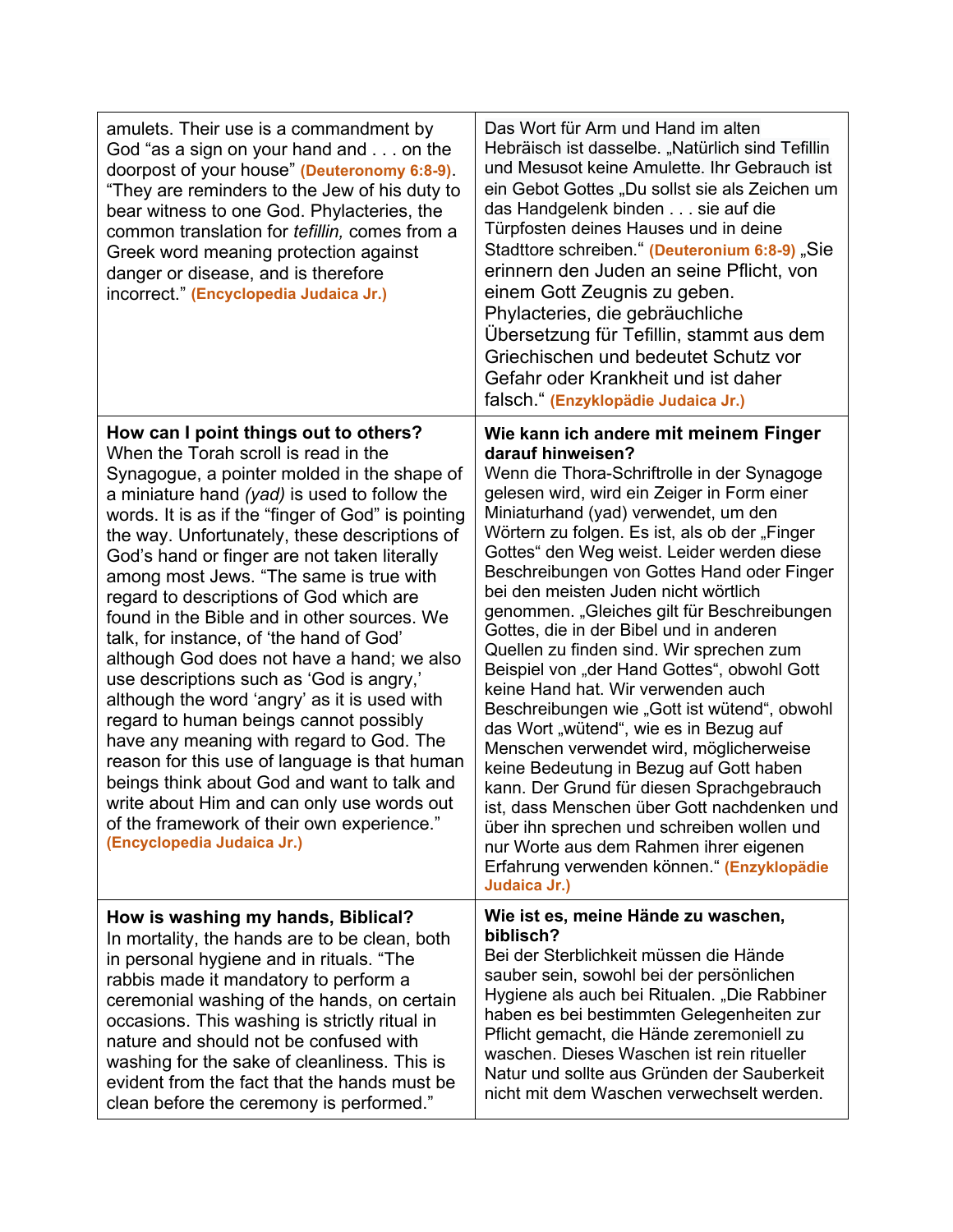| "The hand washing ritual is commonly known<br>as netilat yadayim, a term whose source is<br>not entirely clear. In order to establish the<br>practice, the rabbis warned of dire<br>consequences for those who disregarded it,<br>even going so far as to predict premature<br>death. It is said that Rabbi Akiva, who<br>personally disapproved of the ordinance,<br>nevertheless used the limited water allowed<br>him in the Roman prison for this ritual rather<br>than for drinking." (Encyclopedia Judaica Jr.)                                                                                                                                                                                                                                                                                                                                                                                                                                                                                                                                                                                                                                                                                                                                                                                                                                                                                                                               | Dies zeigt sich daran, dass die Hände vor der<br>Zeremonie sauber sein müssen." "Das<br>Handwaschritual ist allgemein als Netilat<br>Yadayim bekannt, ein Begriff, dessen Quelle<br>nicht ganz klar ist. Um die Praxis zu<br>etablieren, warnten die Rabbiner vor<br>schlimmen Konsequenzen für diejenigen, die<br>sie missachteten, und gingen sogar so weit,<br>einen vorzeitigen Tod vorherzusagen. Es wird<br>gesagt, dass Rabbi Akiva, der die Verordnung<br>persönlich missbilligte, das begrenzte Wasser,<br>das ihm im römischen Gefängnis erlaubt war,<br>für dieses Ritual und nicht zum Trinken<br>verwendete." (Enzyklopädie Judaica Jr.)                                                                                                                                                                                                                                                                                                                                                                                                                                                                                                                                                                                                                                                                                                                                                                                                                                                          |
|-----------------------------------------------------------------------------------------------------------------------------------------------------------------------------------------------------------------------------------------------------------------------------------------------------------------------------------------------------------------------------------------------------------------------------------------------------------------------------------------------------------------------------------------------------------------------------------------------------------------------------------------------------------------------------------------------------------------------------------------------------------------------------------------------------------------------------------------------------------------------------------------------------------------------------------------------------------------------------------------------------------------------------------------------------------------------------------------------------------------------------------------------------------------------------------------------------------------------------------------------------------------------------------------------------------------------------------------------------------------------------------------------------------------------------------------------------|----------------------------------------------------------------------------------------------------------------------------------------------------------------------------------------------------------------------------------------------------------------------------------------------------------------------------------------------------------------------------------------------------------------------------------------------------------------------------------------------------------------------------------------------------------------------------------------------------------------------------------------------------------------------------------------------------------------------------------------------------------------------------------------------------------------------------------------------------------------------------------------------------------------------------------------------------------------------------------------------------------------------------------------------------------------------------------------------------------------------------------------------------------------------------------------------------------------------------------------------------------------------------------------------------------------------------------------------------------------------------------------------------------------------------------------------------------------------------------------------------------------|
| Would you be so kind and hand it to me?<br>It has been the custom in religion as well as<br>in civil covenant making that the right hand is<br>used in a sign or symbol. "The custom,<br>evidently by divine direction, from the very<br>earliest time, has been to associate the right<br>hand with the taking of oaths, and in<br>witnessing or acknowledging obligations. The<br>right hand has been used, in preference to<br>the left hand, in officiating in sacred<br>ordinances where only one hand is used."<br>(Joseph Fielding Smith Jr., Doctrines of<br>Salvation, Vol.3, p.107) One of the purposes of<br>King Benjamin's instruction is to bind the<br>repentant believers in a covenant that would<br>record their names. In that way they would<br>be identified both in mortality and eternally.<br>The forgiveness they experienced revived<br>and saved them. Being a covenant, it meant<br>that they took upon themselves the name of<br>God and He would be given their names that<br>He might know them. "Though I walk in the<br>midst of trouble, thou wilt revive me: thou<br>shalt stretch forth thine hand against the<br>wrath of mine enemies, and thy right hand<br>shall save me." (Psalms 138:7) "And now it<br>shall come to pass, that whosoever shall not<br>take upon him the name of Christ must be<br>called by some other name; therefore, he<br>findeth himself on the left hand of God."<br>(Mosiah 5:10) | Würdest du so nett sein und mir dein<br>Hand geben?<br>Es war sowohl in der Religion als auch im<br>Zivilvertrag üblich, dass die rechte Hand in<br>einem Zeichen oder Symbol verwendet wird.<br>"Der Brauch, offensichtlich auf göttliche<br>Anweisung, bestand von Anfang an darin, die<br>rechte Hand mit dem Ablegen von Eiden und<br>dem Zeugnis oder der Anerkennung von<br>Verpflichtungen in Verbindung zu bringen. Die<br>rechte Hand wurde gegenüber der linken<br>Hand verwendet, um in heiligen Verordnungen<br>zu amtieren, in denen nur eine Hand<br>verwendet wird." (Joseph Fielding Smith Jr.,<br>Doctrines of Salvation, Vol.3, S.107) Einer der<br>Zwecke von König Benjamins Anweisung ist<br>es, die reuigen Gläubigen an einen Bund zu<br>binden, der ihre Namen aufzeichnet. Auf diese<br>Weise würden sie sowohl in der Sterblichkeit<br>als auch auf ewig identifiziert. Die Vergebung,<br>die sie erlebten, belebte und rettete sie. Als<br>Bund bedeutete dies, dass sie den Namen<br>Gottes auf sich nahmen und ihm ihre Namen<br>gegeben wurden, damit er sie kennen konnte.<br>"Muss ich auch gehen inmitten der Drangsal,<br>du erhältst mich am Leben trotz der Wut<br>meiner Feinde. Du streckst deine Hand aus,<br>deine Rechte hilft mir." (Psalter 138:7) "Und es<br>wird sich begeben: Wer auch immer den<br>Namen Christi nicht auf sich nehmen wird,<br>muss mit einem anderen Namen gerufen<br>werden; darum findet er sich zur blinken Hand<br>Gottes." (Mosiah 5:10) |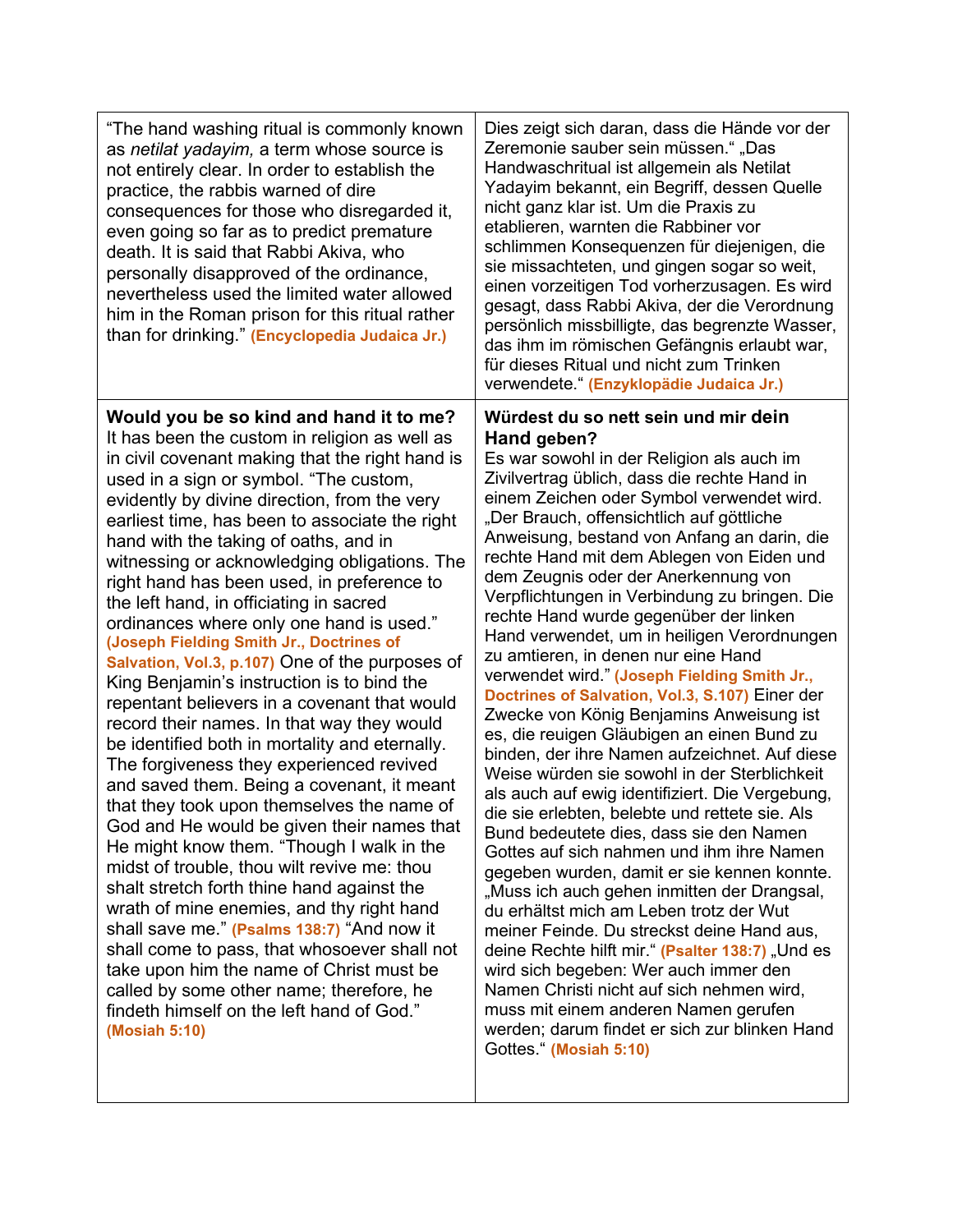# **What's your name?**

Names have always been important and their meanings in the scriptures often tell something about the person. As there are other histories coming forth, some paralleling biblical history, sometimes another name is used for the same person. That may be because in that language or culture the person was known by another name. A modern example is my name. In Hebrew it is Daniel ben Herbert. That means Daniel, son of Herbert. Yet, in Arabic it is Daniel, Abu Dauod. That is Daniel, father of David (my honorable firstborn son). The name Daniel is explained as; Dan–Judge, El–God, or in context, God is my judge, or in another context, a judge for God. Either way, I have taken His name upon myself! "Names are more than just arbitrary labels for people. Each Jewish name tells a story of its own and very often reflects the nature of the time, place and atmosphere in which it was chosen." **(Encyclopedia Judaica Jr.)**

# **What's in a name?**

"The most important source for Hebrew proper names is the Bible, and biblical names were usually descriptive and meaningful, often incorporating the name of God in praise or gratitude; thus, Nathaniel (God has given), Eleazar (God has helped), Joshua (God the Savior). Other biblical names describe the circumstances surrounding the birth. Thus Abraham called his son Yizhak [Isaac] from the Hebrew word for laughter, because Sarah had laughed at the idea of bearing a child in her old age. And Yizhak named one of his sons Ya'akov [Jacob], a play on the Hebrew word *akev*  ('heel'), because he was born grasping the heel of his twin brother Esau." "The Talmud attaches great importance to the preservation of Hebrew names, viewing foreign names as a sign of assimilation. According to the Talmud, one reason for the deliverance of the Children of Israel from Egyptian bondage

## **Wie ist dein Namen?**

Namen waren schon immer wichtig und ihre Bedeutung in den heiligen Schriften sagt oft etwas über die Person aus. Da andere Geschichten auftauchen, einige parallel zur biblischen Geschichte, wird manchmal ein anderer Name für dieselbe Person verwendet. Dies kann daran liegen, dass die Person in dieser Sprache oder Kultur unter einem anderen Namen bekannt war. Ein modernes Beispiel ist mein Name. Auf Hebräisch ist es Daniel ben Herbert. Das heißt Daniel, Sohn von Herbert. Auf Arabisch ist es jedoch Daniel, Abu Dauod. Das ist Daniel, der Vater von David (mein ehrenwerter erstgeborener Sohn). Der Name Daniel wird erklärt als; Dan-Richter, El-Gott oder im Kontext ist Gott mein Richter oder in einem anderen Kontext ein Richter für Gott. In jedem Fall habe ich seinen Namen auf mich genommen! "Namen sind mehr als nur willkürliche Bezeichnungen für Menschen. Jeder jüdische Name erzählt eine eigene Geschichte und spiegelt sehr oft die Art der Zeit, des Ortes und der Atmosphäre wider, in der er ausgewählt wurde." **(Enzyklopädie Judaica Jr.)**

## **Was ist in einem Namen?**

"Die wichtigste Quelle für hebräische Eigennamen ist die Bibel, und biblische Namen waren normalerweise beschreibend und bedeutungsvoll und enthielten oft den Namen Gottes in Lob oder Dankbarkeit. So Nathaniel (Gott hat gegeben), Eleasar (Gott hat geholfen), Joshua (Gott der Erlöser). Andere biblische Namen beschreiben die Umstände der Geburt. So nannte Abraham seinen Sohn Yizhak [Isaac] vom hebräischen Wort für Lachen, weil Sarah über die Idee gelacht hatte, in ihrem Alter ein Kind zu gebären. Und Yizhak nannte einen seiner Söhne Ya'akov [Jacob], ein Spiel mit dem hebräischen Wort akev ("Ferse"), weil er geboren wurde und die Ferse seines Zwillingsbruders Esau ergriff." "Der Talmud legt großen Wert auf die Erhaltung hebräischer Namen und betrachtet ausländische Namen als Zeichen der Assimilation. Laut dem Talmud war ein Grund für die Befreiung der Kinder Israels von der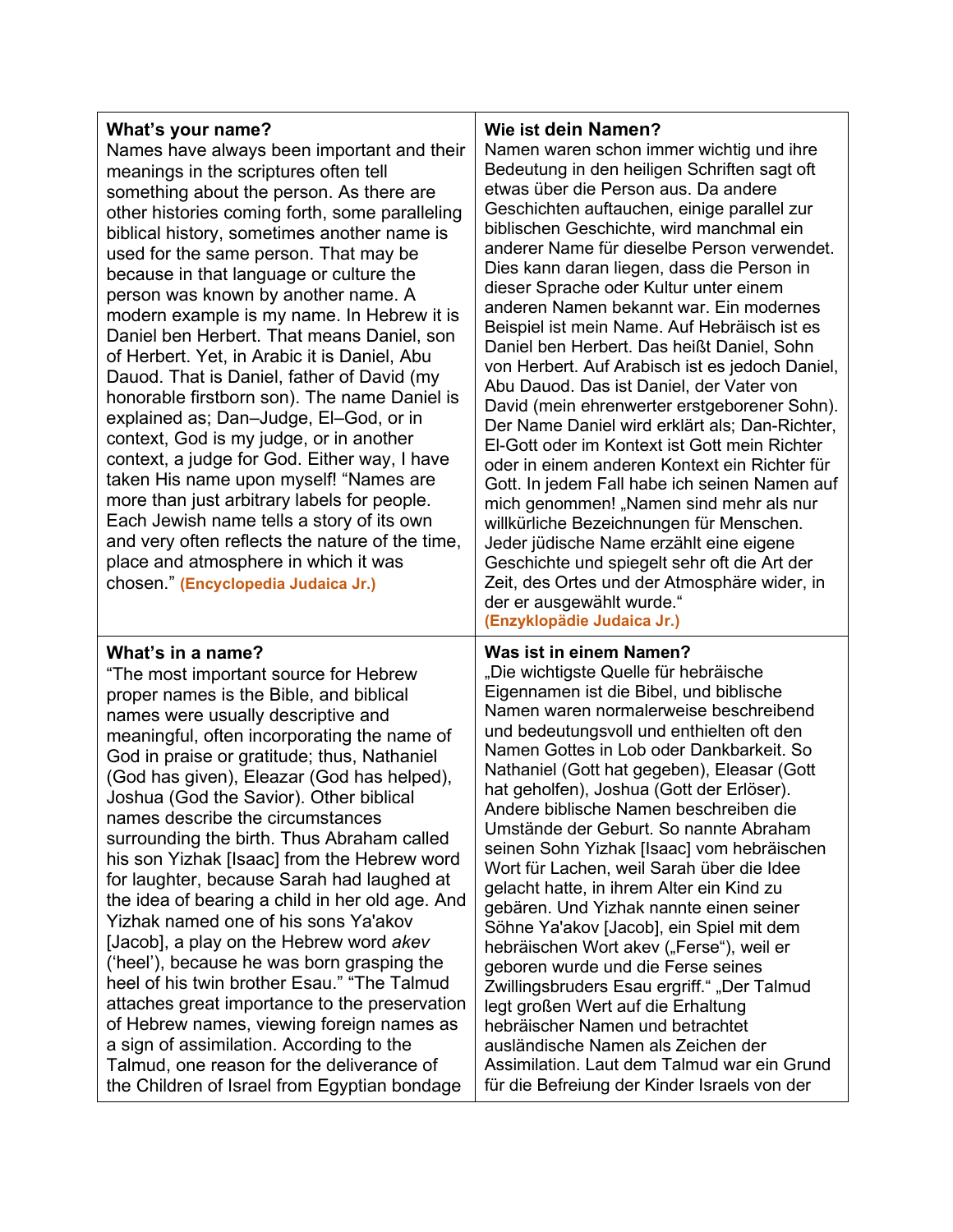| was the fact that they did not change their<br>names. Yet, despite this subtle warning,<br>Jews have tended to adapt their Hebrew<br>names to the language of their neighbors or<br>to take on purely non-Jewish names. This<br>tendency, first noticeable during the Middle<br>Ages, accelerated during the late 18th and<br>19th centuries. Some governments<br>encouraged the process by passing laws<br>which forced Jews to adopt European<br>names. Napoleon issued such a decree,<br>hoping to assimilate the Jews." "Like most<br>peoples of the world, the Jews have evolved<br>certain traditions regarding the use of names.<br>For example, Ashkenazi Jews consider it<br>wrong to name a child after a living father or<br>grandfather, whereas Sephardim consider it<br>an honor to do so for a grandparent.<br>According to the Hasidei Ashkenaz, it is<br>wrong to marry a woman with the same<br>name as the husband's mother. The reason<br>for this seems to be because of respect; the<br>man might tell his wife to do something and<br>the mother might think he meant her."<br>(Encyclopedia Judaica Jr.) | ägyptischen Knechtschaft die Tatsache, dass<br>sie ihren Namen nicht änderten. Trotz dieser<br>subtilen Warnung tendierten Juden dazu, ihre<br>hebräischen Namen an die Sprache ihrer<br>Nachbarn anzupassen oder rein nichtjüdische<br>Namen anzunehmen. Diese Tendenz, die sich<br>erstmals im Mittelalter bemerkbar machte,<br>beschleunigte sich im späten 18. und 19.<br>Jahrhundert. Einige Regierungen förderten<br>den Prozess, indem sie Gesetze<br>verabschiedeten, die Juden zwangen,<br>europäische Namen anzunehmen. Napoleon<br>erließ ein solches Dekret in der Hoffnung, die<br>Juden zu assimilieren." "Wie die meisten<br>Völker der Welt haben die Juden bestimmte<br>Traditionen in Bezug auf die Verwendung von<br>Namen entwickelt. Zum Beispiel halten es<br>aschkenasische Juden für falsch, ein Kind<br>nach einem lebenden Vater oder Großvater zu<br>benennen, während Sephardim es für eine<br>Ehre hält, dies für einen Großelternteil zu tun.<br>Laut Hasidei Ashkenaz ist es falsch, eine Frau<br>mit demselben Namen wie die Mutter des<br>Mannes zu heiraten. Der Grund dafür scheint<br>der Respekt zu sein; Der Mann könnte seiner<br>Frau sagen, dass sie etwas tun soll, und die<br>Mutter könnte denken, er meinte sie."<br>(Enzyklopädie Judaica Jr.) |
|----------------------------------------------------------------------------------------------------------------------------------------------------------------------------------------------------------------------------------------------------------------------------------------------------------------------------------------------------------------------------------------------------------------------------------------------------------------------------------------------------------------------------------------------------------------------------------------------------------------------------------------------------------------------------------------------------------------------------------------------------------------------------------------------------------------------------------------------------------------------------------------------------------------------------------------------------------------------------------------------------------------------------------------------------------------------------------------------------------------------------------|----------------------------------------------------------------------------------------------------------------------------------------------------------------------------------------------------------------------------------------------------------------------------------------------------------------------------------------------------------------------------------------------------------------------------------------------------------------------------------------------------------------------------------------------------------------------------------------------------------------------------------------------------------------------------------------------------------------------------------------------------------------------------------------------------------------------------------------------------------------------------------------------------------------------------------------------------------------------------------------------------------------------------------------------------------------------------------------------------------------------------------------------------------------------------------------------------------------------------------------------------------------------------------------------|
| Where do I get my new name?<br>"Jewish boys are officially named at the<br>circumcision ceremony eight days after birth,<br>and a girl's Jewish name is publicly<br>announced when the father is first called to<br>the Torah after her birth. Converts are also<br>given new names --- usually ben Abraham or<br>bat Abraham (son or daughter of Abraham)<br>because conversion is equated with rebirth.<br>(Encyclopedia Judaica Jr.) (Underlines added)<br>The Jewish coming-of-age ritual, (Bar<br>Mitzvah for the boy, and in America,<br>sometimes for the girl at a Bat Mitzvah) is<br>often used to give a "new" name to the<br>candidate. The term rebirth connotes being a<br>child again. It involves learning a new life,<br>preparing to become an honorable son of the                                                                                                                                                                                                                                                                                                                                             | Woher bekomme ich meinen neuen<br>Namen?<br>"Jüdische Jungen werden bei der<br>Beschneidungszeremonie acht Tage nach der<br>Geburt offiziell benannt, und der jüdische<br>Name eines Mädchens wird öffentlich bekannt<br>gegeben, wenn der Vater nach ihrer Geburt<br>zum ersten Mal zur Tora gerufen wird.<br>Konvertiten erhalten auch neue Namen -<br>normalerweise ben Abraham oder bat<br>Abraham (Sohn oder Tochter Abrahams), weil<br>Konvertierung mit Wiedergeburt gleichgesetzt<br>wird." (Encyclopedia Judaica Jr.)<br>(Unterstreichungen hinzugefügt) Das jüdische<br>Ritual des Erwachsenwerdens (Bar Mizwa für<br>den Jungen und in Amerika manchmal für das<br>Mädchen in einer Bat Mizwa) wird oft<br>verwendet, um einen "neuen" Namen zu<br>vergeben der Kandidat. Der Begriff                                                                                                                                                                                                                                                                                                                                                                                                                                                                                             |